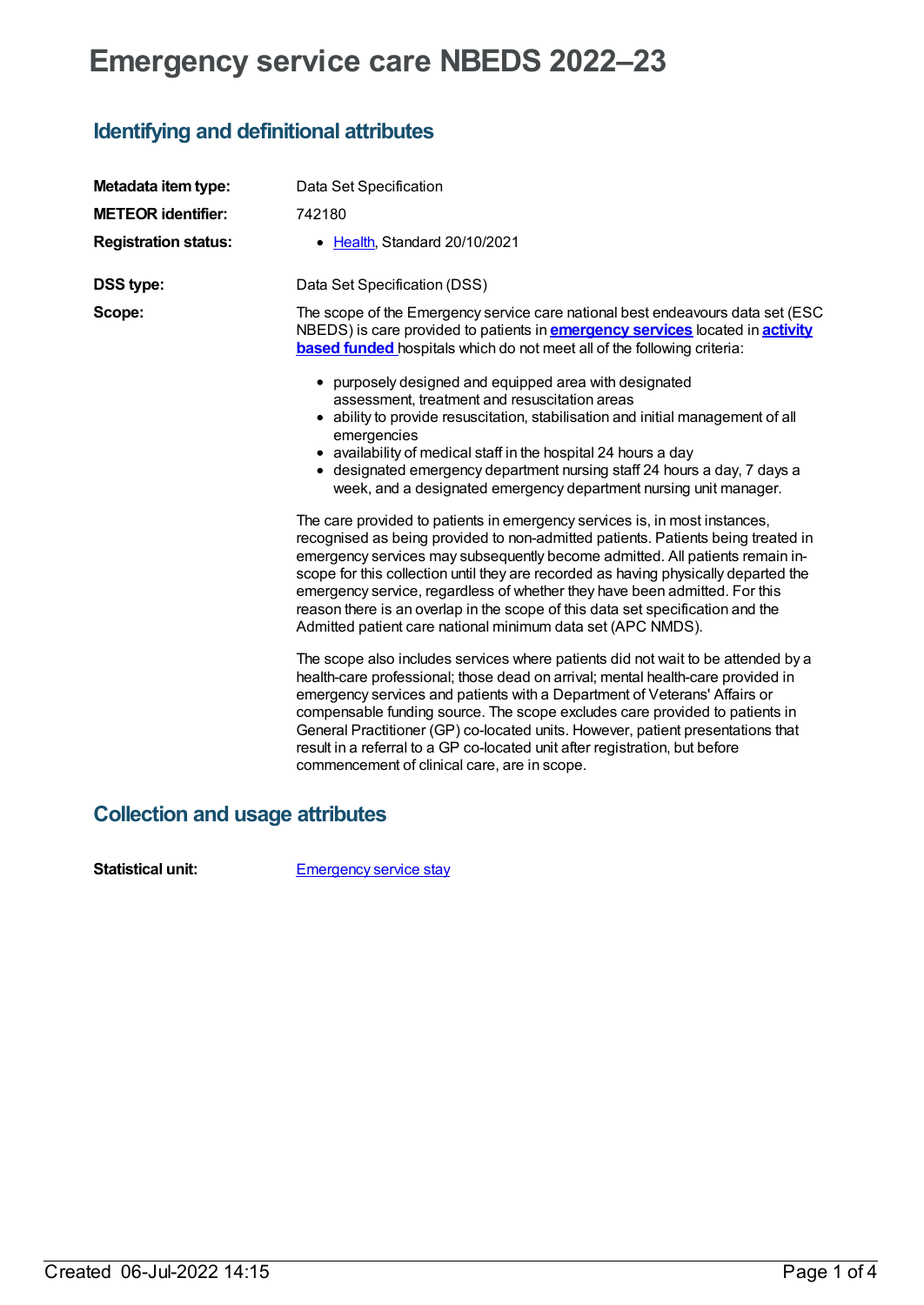| <b>Guide for use:</b>      | Interaction with the Emergency service care aggregate national best<br>endeavours data set (ESCA NBEDS)                                                                                                                                                                                                                                                                                                                                               |  |  |
|----------------------------|-------------------------------------------------------------------------------------------------------------------------------------------------------------------------------------------------------------------------------------------------------------------------------------------------------------------------------------------------------------------------------------------------------------------------------------------------------|--|--|
|                            | The ESC NBEDS and the ESCA NBEDS work together to collect data on<br>emergency services activity in the public hospital system. The principle should be<br>applied that no service event is to be double-counted or included in both the ESC<br>NBEDS and the ESCA NBEDS. Therefore activity that is reported through the ESC<br>NBEDS should not be reported through the ESCA NBEDS.                                                                 |  |  |
|                            | It is intended that activity should be reported primarily at the patient level through the<br>ESC NBEDS, and where activity is not able to be reported at a patient level<br>through the ESC NBEDS, this activity should be reported through the ESCA<br>NBEDS. If the following data elements in the ESC NBEDS cannot be reported as a<br>minimum for a specific service event, then the service event should be reported<br>through the ESCA NBEDS: |  |  |
|                            | <b>Emergency service stay—episode end status, code N</b>                                                                                                                                                                                                                                                                                                                                                                                              |  |  |
|                            | <b>Emergency service stay—triage category, code N</b>                                                                                                                                                                                                                                                                                                                                                                                                 |  |  |
|                            | Emergency service stay—type of visit to emergency service, code N                                                                                                                                                                                                                                                                                                                                                                                     |  |  |
|                            | <b>Episode of care—Department of Veterans' Affairs funding indicator, yes/no code N</b>                                                                                                                                                                                                                                                                                                                                                               |  |  |
|                            | Establishment-organisation identifier (Australian), NNX[X]NNNNN                                                                                                                                                                                                                                                                                                                                                                                       |  |  |
|                            | Patient-compensable status, code N                                                                                                                                                                                                                                                                                                                                                                                                                    |  |  |
|                            | Interaction with the Individual Healthcare Identifier national best<br>endeavours data set (IHI NBEDS)                                                                                                                                                                                                                                                                                                                                                |  |  |
|                            | The ESC NBEDS and IHI NBEDS work together to enable the reporting of IHI data<br>for emergency service episodes of care.                                                                                                                                                                                                                                                                                                                              |  |  |
|                            |                                                                                                                                                                                                                                                                                                                                                                                                                                                       |  |  |
| <b>Collection methods:</b> | <b>Reporting requirements</b>                                                                                                                                                                                                                                                                                                                                                                                                                         |  |  |
|                            | State and territory health authorities provide the data to the Independent Hospital<br>Pricing Authority (IHPA) for national reporting on a quarterly basis. Quarterly<br>reporting periods follow a financial year, commencing on 1 July and ending 30 June<br>of the following year.                                                                                                                                                                |  |  |
|                            | Extraction of data should be based on the date of the end of the emergency service<br>stay. For example, a presentation that commences at 11pm on 31 December and<br>ends at 2am 1 January is in scope for reporting in the third quarter.                                                                                                                                                                                                            |  |  |
| Implementation start date: | 01/07/2022                                                                                                                                                                                                                                                                                                                                                                                                                                            |  |  |
| Implementation end date:   | 30/06/2023                                                                                                                                                                                                                                                                                                                                                                                                                                            |  |  |
| Comments:                  | Glossary items                                                                                                                                                                                                                                                                                                                                                                                                                                        |  |  |
|                            | Glossary terms that are relevant to this NBEDS include:                                                                                                                                                                                                                                                                                                                                                                                               |  |  |
|                            | <b>Activity based funding</b>                                                                                                                                                                                                                                                                                                                                                                                                                         |  |  |
|                            | <b>Admission</b>                                                                                                                                                                                                                                                                                                                                                                                                                                      |  |  |
|                            | <b>Compensable patient</b>                                                                                                                                                                                                                                                                                                                                                                                                                            |  |  |
|                            | <b>Emergency service</b>                                                                                                                                                                                                                                                                                                                                                                                                                              |  |  |
|                            | <b>Gender</b>                                                                                                                                                                                                                                                                                                                                                                                                                                         |  |  |
|                            | <b>Registered nurse</b>                                                                                                                                                                                                                                                                                                                                                                                                                               |  |  |
|                            | <b>Sex</b>                                                                                                                                                                                                                                                                                                                                                                                                                                            |  |  |
|                            | <b>Triage</b>                                                                                                                                                                                                                                                                                                                                                                                                                                         |  |  |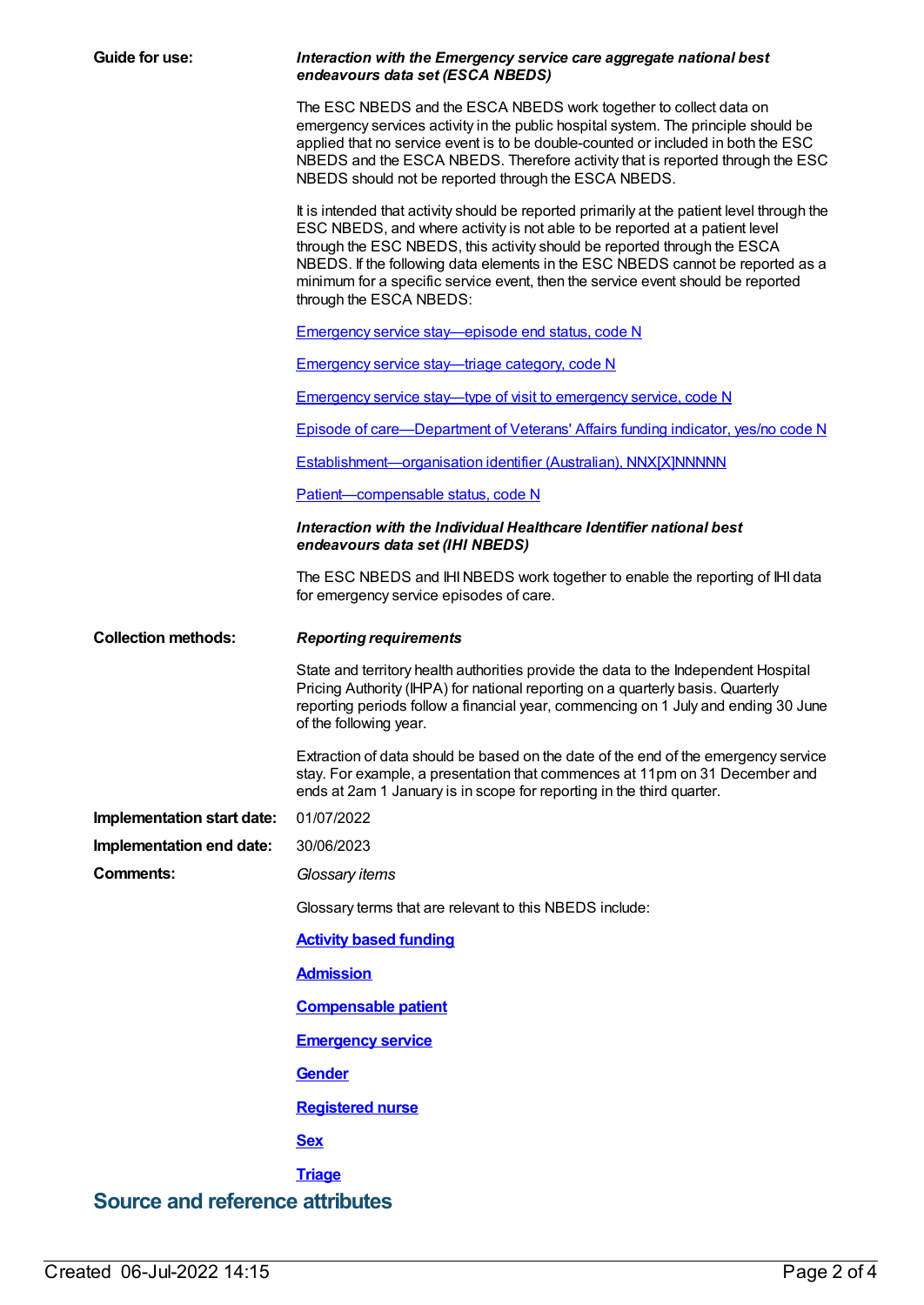**Submitting organisation:** Independent Hospital Pricing Authority (IHPA)

## **Relational attributes**

| Related metadata                                                         | See also Admitted patient care NMDS 2022-23                          |  |  |
|--------------------------------------------------------------------------|----------------------------------------------------------------------|--|--|
| references:                                                              | • Health, Standard 20/10/2021                                        |  |  |
|                                                                          | See also <b>Emergency service care aggregate NBEDS 2022-23</b>       |  |  |
|                                                                          | • Health, Standard 20/10/2021                                        |  |  |
|                                                                          | Supersedes Emergency service care NBEDS 2021-22                      |  |  |
|                                                                          | • Health, Superseded 20/10/2021                                      |  |  |
|                                                                          | See also <i>Individual Healthcare Identifier NBEDS 2022-23</i>       |  |  |
|                                                                          | • Health, Standard 20/10/2021                                        |  |  |
|                                                                          | See also Non-admitted patient emergency department care NMDS 2022-23 |  |  |
|                                                                          | • Health, Standard 20/10/2021                                        |  |  |
|                                                                          |                                                                      |  |  |
| Show more detail<br><b>Metadata items in this Data Set Specification</b> |                                                                      |  |  |